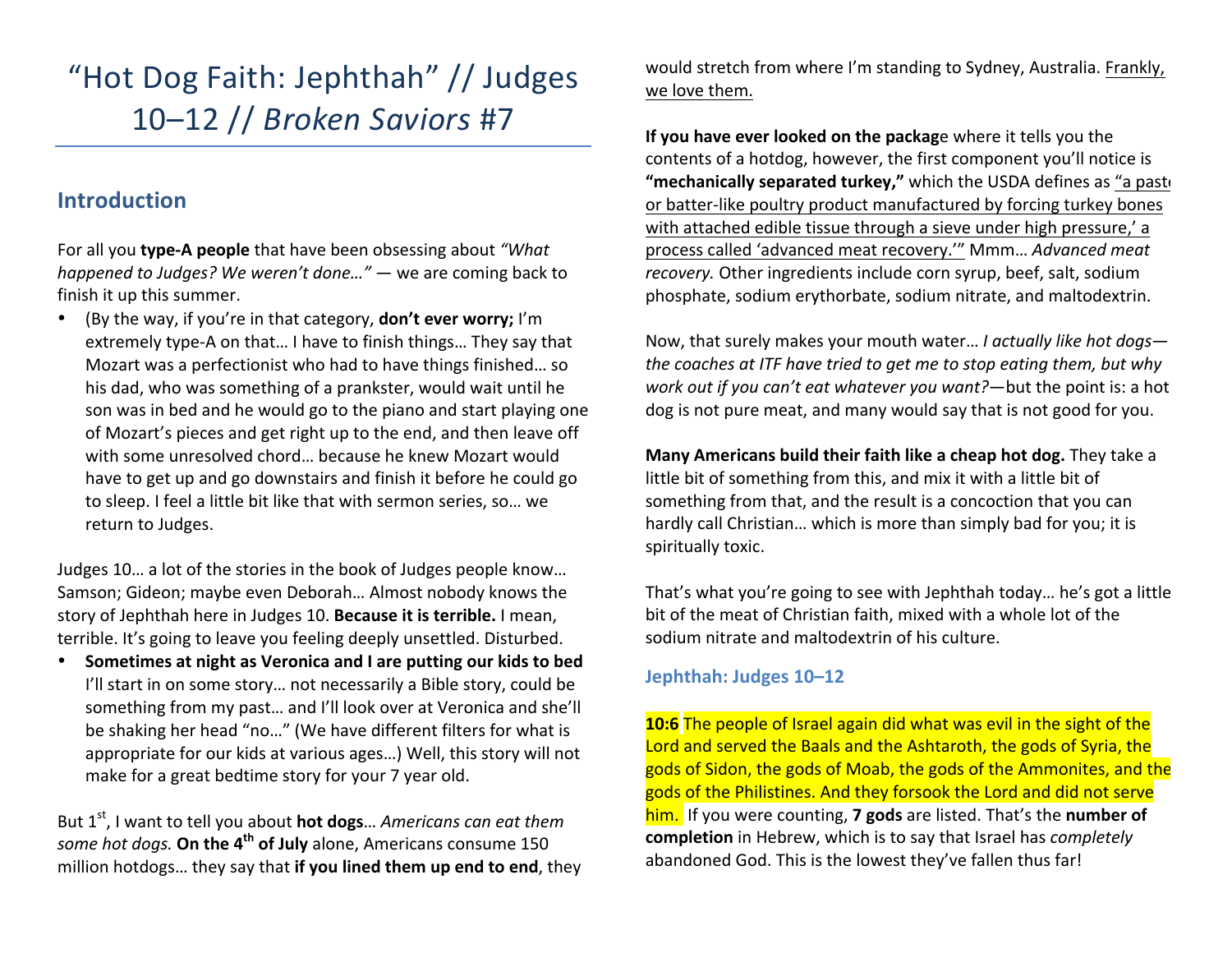7 So the anger of the Lord was kindled against Israel, and he sold them into the hand of the Philistines and into the hand of the Ammonites, 8 and they crushed and oppressed the people of Israel that year.

- Now, this is a familiar pattern—the Israelites serve false gods and they end up in slavery. But here the author presents a twist: the Israelites cry out for deliverance to the very gods that have enslaved them.
	- $\circ$  The Ammonites are the ones who enslave them, and they are crying out to the gods of the Ammonites to save them!
- Here's what is being taught: *It's not just that idolatry leads to* enslavement; enslavement leads to more *idolatry*. When sin enslaves you, you often try to find deliverance by going harder after the very thing that enslaved you in the first place.
- Now, let me stop for a minute... some of you think, "What does *that have to do with me? I don't worship any idols. And I'm not anything's slave."*
	- $\circ$  **Great question... This is a really important point**: an idol in the Bible is not just a statue to which you bow down; an idol is whatever you anything to for **power and joy and** significance apart from God.
	- o For e.g… some people think, "If I have **success**… then I'll have power and security and safety and joy."
	- o If I achieve some academic recognition...
	- o Or **because I have some talent**, or gift (like my intelligence)... or **money**; or beauty... or maybe it's in being athletically fit...
	- o And you think, "This is what gives me power and joy and *significance."*
- Those things are all fine in themselves, of course, but when you **look to them instead of God** for power and joy and significance, they enslave you...
- And what do I mean by that?
	- You feel like you **can never be happy until you have it**... so you'll do anything to get it...
- Or you **obsess about not having it**...
- o And when and if you do get it, you **never feel like you** have enough... or you are always worried about losing it...
- o And so you make really destructive choices to hang on to it or get more of it... I need more money, so I'll work until destroy my family... or I'll cheat... I need a satisfying relationship, so I'll leave this family to find another... I **have to be beautiful** to have power and significance and joy so I'll starve my body to reach a certain size and hate myself when I'm not there...
	- William James, postmodern philosopher... "Success is a  $b***$  goddess... no matter what you give her, she demands more.
- Have you ever stopped to consider, maybe the idol itself is **wrong?** Maybe you have chosen the wrong thing in which to find power or joy or significance?
	- o **Maybe the reason you are unhappy in love** is not because you haven't found Mr. Right, but because ultimate happiness wasn't found in him anyway.
	- o **Maybe the reason your spouse complains** that you're not the same now that you are successful... that she doesn't enjoy being married to you even though you make lots of money... is because you have become its slave and it has changed you!
- **Jer 2:13,** "For my people have committed two evils: they have forsaken me, the fountain of living waters, and hewed out cistern. for themselves, broken cisterns that can hold no water."
	- $\circ$  Clearest description of sin in the Bible. Sin is two-fold. *Rejecting God, and then replacing God.*
		- $\blacksquare$  Life becomes about desperately digging another cistern! This new **relationship**. This **SAT score**! This achievement. This level of income. This size **church.**
	- o Dig, dig, dig. Deeper deeper deeper. There's got to be permanent water here somewhere. IT'S THE WRONG WELL!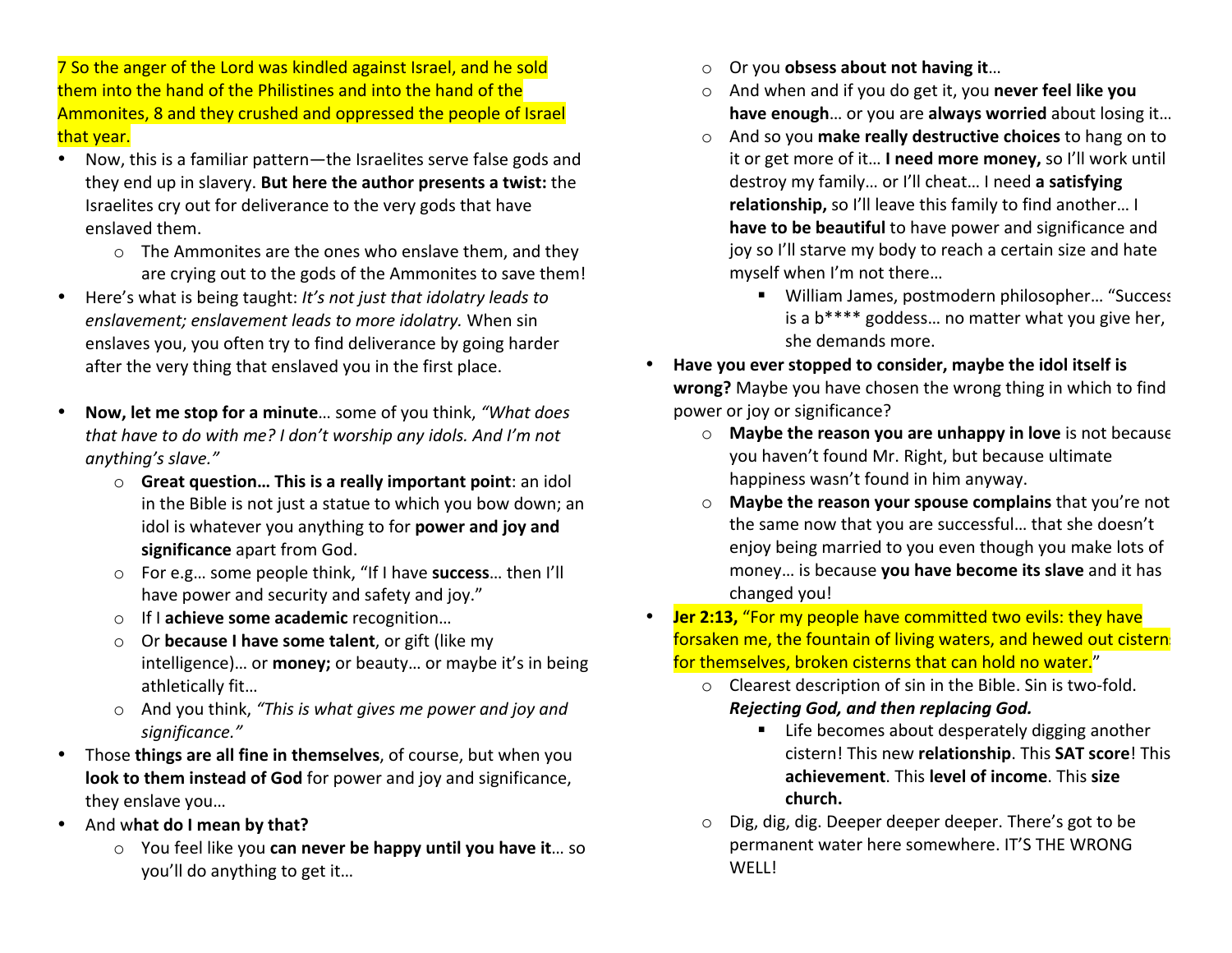10 And the people of Israel cried out to the Lord, saying, "We have sinned against you, because we have forsaken our God and have served the Baals." 11 And the Lord said to the people of Israel... "You have forsaken me and served other gods; therefore I will save you no more. 14 Go and cry out to the gods whom you have chosen; let them save you in the time of your distress."

- For the first time in Judges, God says "no." Why?
- It's **one thing for the wayward prodigal** to come home in repentance (God will always receive someone like that.) But imagine a wife who is serially unfaithful pleading for her husband's security and provision just until she finds someone else to take her on.
- These people don't want God for God; they are just in pain and want somebody, anybody, to make it stop.
	- o There has been **no change of heart toward God**; this is a 'let me use you to get out of trouble.'
- Very important: It is possible to come to God in an idolatrous way…
- You have to evaluate: Are you using God, or are you worshipping **God?** What happens... you get in a jam, you get scared, you call out on God... danger passes.
	- $\circ$  People say, "What happened to his faith?" It was never real to begin with!
	- $\circ$  You weren't worshipping God; you were using God, like the unfaithful wife who uses her husband's security so she can seek other lovers.

15 And the people of Israel said to the Lord, "We have sinned; do to us whatever seems good to you. Only please deliver us this day." 16 So they put away the foreign gods from among them and served the Lord…

- Well, believe it or not, they get it. See how different what they *said in vs. 15 is from what they said in vs. 10?* 
	- o In vs. 10, they say, **we want peace from you**.
- o In vs. 15, they say, "We want peace with you, even if it continues to mean trouble for us here.... (We'd rather not have trouble, of course, but having you is the essential part.)"
- That's true repentance. I don't care if life gets easy or hard; I just want you.
	- o Some people talk as if when you come to Christ **your life** gets easy... my marriage turned awesome; my boss gave me a raise; I discovered oil under my house... That's not always, or even usually, the way it works.
	- o **In Scripture, God routinely lets people go through trouble** as they are coming back to him (a friend calls it 'TRAIN WRECK' conversion)<sup>1</sup> **to see if they really want him for himself,** or are just trying to use him they way a prostitute uses a man for money.

Well, they genuinely repented, **...and the Lord became impatient over** the misery of Israel. I love that phrase. It shows you how God feels about his people... He hurts with them. He says enough, and Jehovah rises to his feet.

Chapter **11:1** Now Jephthah was a mighty warrior, but he was the son of a prostitute. Gilead, Jephthah's father, had many other sons. 2 And when his wife's sons grew up, they drove Jephthah out and said to him, "You shall not have an inheritance in our father's house, for you are the son of a prostitute." 3 Then Jephthah fled from his brothers and lived in the land of Tob, and worthless fellows collected around Jephthah and went out with him.

- Jephthah was a rejected man; driven out by his own brothers.
- Flees to a far away land and worthless men (thugs) gather around him.where he becomes a kind of crime boss, a land pirate.

 

 $1$  Rosaria Butterfield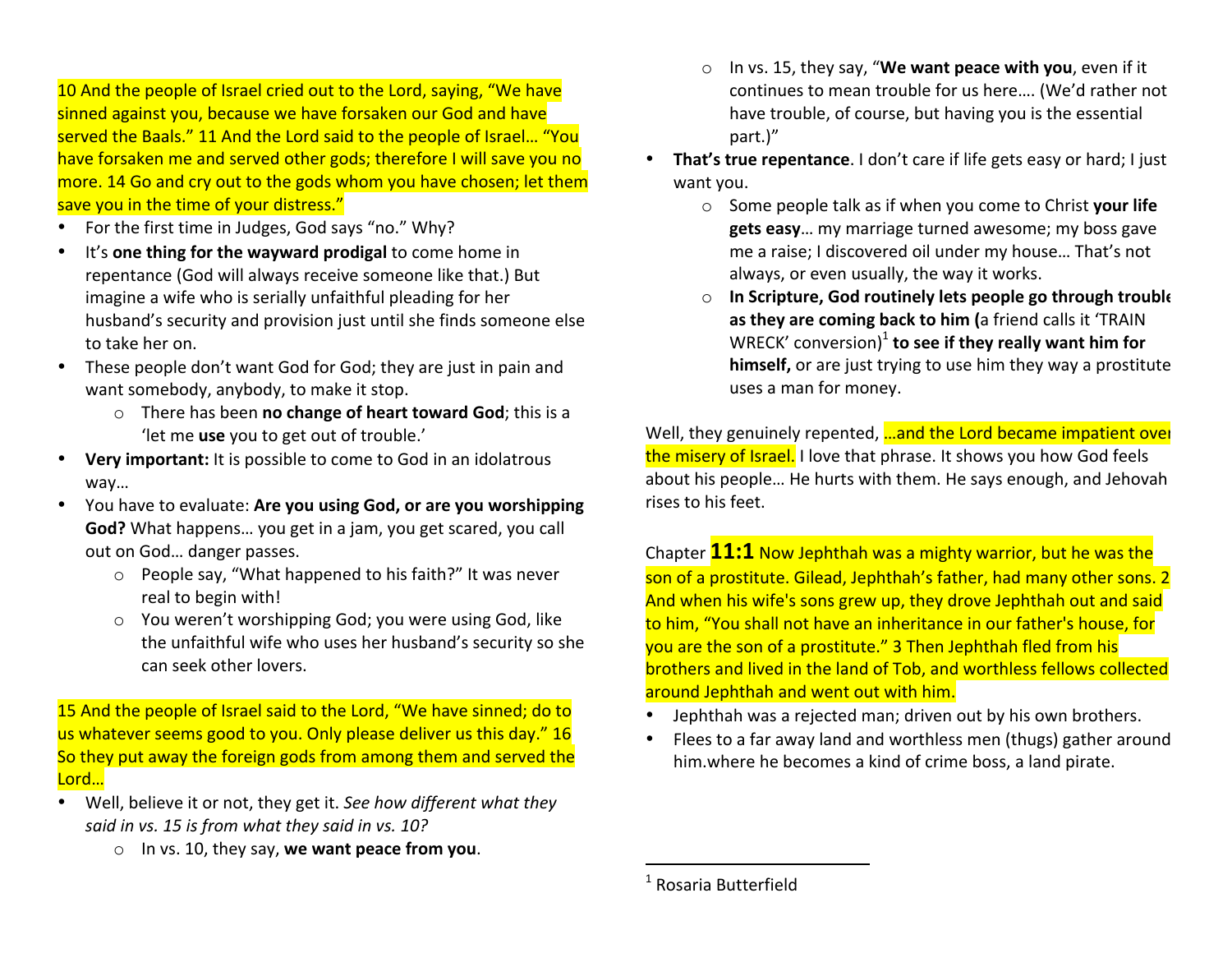4 (but) After a time the Ammonites made war against Israel. 5 And so the elders of Gilead went to bring Jephthah back, and said, "Come and be our leader, that we may fight against the Ammonites."

• This reminded me of 24 where they go back to Jack Bauer and say, "We don't really like you but we need you to fight the terrorists!"

7 But (So Jack Bauer) Jephthah said to the elders of Gilead, "Did you not hate me and drive me out of my father's house? Why have you come to me now when you are in distress?"

• Jephthah responds just like God did: "You don't really want me. *You just* want to use me."

And so, vs. 8, they say, "No, no. We're really sorry this time! If you *come home, you can be in charge. You can head of CTU, or president, or whatever you want."* 

And so Jephthah **agrees** and says, "I'm taking my talents back to Cleveland."

At first, he tries diplomacy with the Ammonites. He says to the king, "Why are you attacking us?" The King of the Ammonites says, *"Because you took my land."* Jephthah responds to him with **3 points** of reasoning, which are all pretty good.

- 1. It was **actually the Amorites' land** that we took, not yours... your name was never on the title deed, so get off your high horse...
- 2. And, #2, we were simply responding to *their* aggression against us when we passed through their land. **They attacked us** and we kicked their tail and so we kept their land, because God had given it to us anyway  $(11:14-19)$
- 3. If this land is really a gift from your god Chemosh, then why don't you use his power to come over here and get it? (11:24)

And they said, "OK, we're coming."

30 And Jephthah made a vow to the Lord and said, "If you will give the Ammonites into my hand, 31 then whatever comes out from the doors of my house to greet me when I return in peace from the Ammonites shall be the Lord's, and I will offer it up for a burnt offering." 

32 So Jephthah crossed over to the Ammonites to fight against them, and the Lord gave them into his hand.

34 Then Jephthah came to his home at Mizpah. And behold, his daughter came out to meet him with tambourines and with dances. She was his only child; besides her he had neither son nor daughter. 35 And as soon as he saw her, he tore his clothes and said, "Alas, my daughter! You have brought me very low, and you have become the cause of great trouble to me. For I have opened my mouth to the Lord, and I cannot take back my vow."

36 And she said to him, "My father, you have opened your mouth to the Lord; so do to me according to what has gone out of your mouth, now that the Lord has avenged you on your enemies, on the Ammonites." 37 So she said to her father, "Let this thing be done for me first: leave me alone two months, that I may go up and down on the mountains and weep for my virginity, I and my companions."  $38$ So he said, "Go." Then he sent her away for two months, and she departed, she and her companions, and wept for her virginity on the mountains. 39 And at the end of two months, she returned to her father, who did with her according to his yow that he had made.

• Some of you just thought... did *Game of Thrones* plagiarize this storyline? Whether or not you should be watching Game of Thrones I'm not going to address in this sermon. The answer is "no."

**Sometimes commentators try to soften what happened here.** They say … 

1. Well, Jephthah must have expected an animal to come out first. (But animals wouldn't have been kept in the house, so that wouldn't make sense; and the word "greet" he uses (in vs. 31)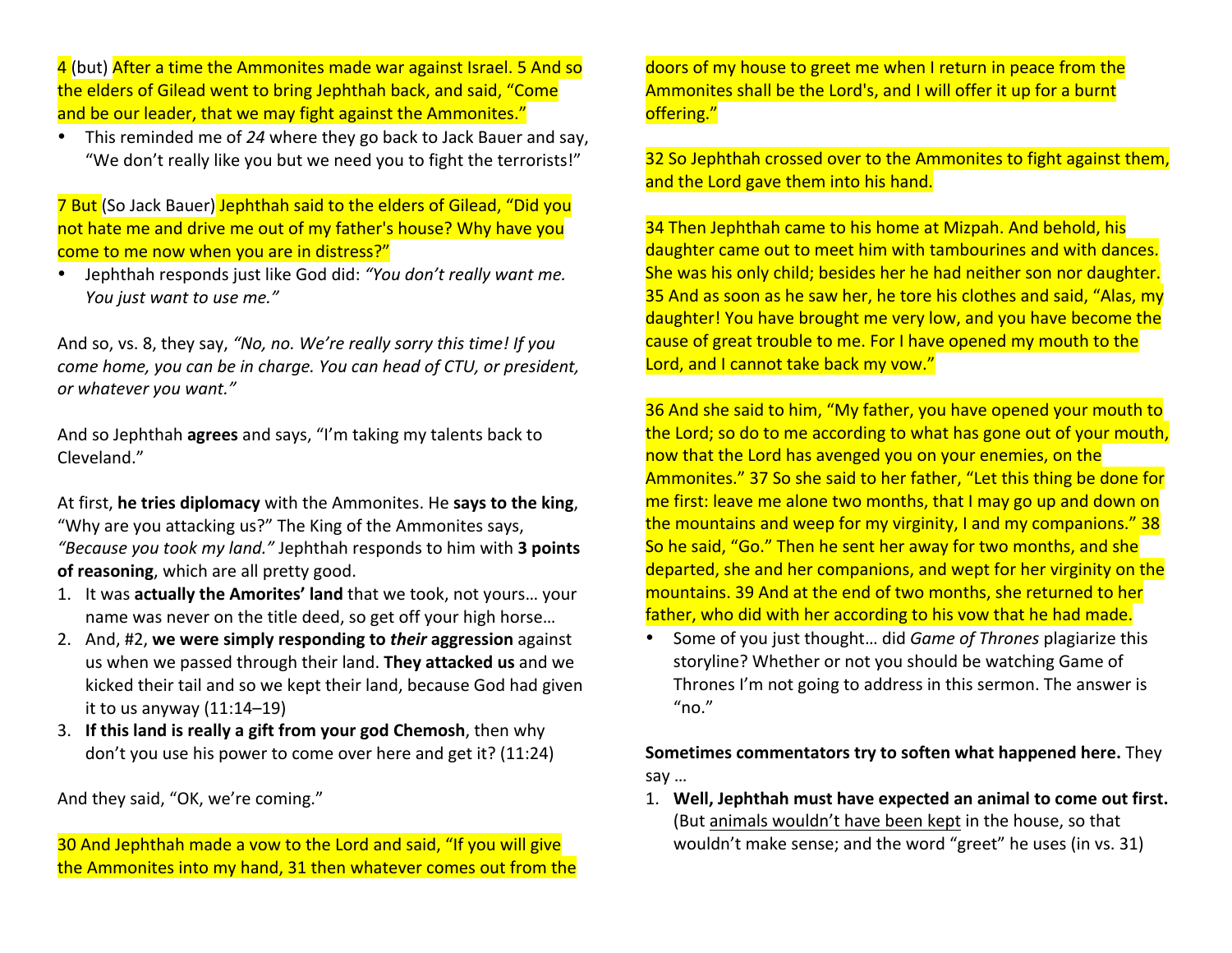definitely connotes a human encounter. He was thinking human sacrifice.

2. Or they say that **Jephthah didn't actually** *kill* **his daughter**, sacrificing her just meant that she had to stay unmarried for the rest of her life. Well, if that is true, why the two month hiatus? That makes no sense.) He **obviously intended and carried out** human sacrifice, he just expected the first one out of his house to be one of his many servants or comrades-in-arms.<sup>2</sup>

# A couple of questions I want to consider. *First: Why did Jephthah make this vow?* **2 reasons**

- 1. **This is how you pleased pagan gods.** You offered sacrifices to gain their favor, and the greater the sacrifice, the greater favor you could earn from your god!
- God never, ever puts this out as a requirement to get his attention or favor. In fact, he downright forbids it in Deut 18:10, "There *shall not be found among you anyone who burns his son or his* daughter as an offering..."
	- $\circ$  (You say, "What about Abraham?" That was a test of his faith and obedience; this is an attempt by Jephthah to pay God off... to negotiate with him. Totally different).
- Here is what has happened: *Jephthah has mixed all kinds of* sodium phosphates and poultry paste into his faith and come up with something that looks like the meat of faith but is really not it *at all.*
- 2. **Because he was desensitized to violence...**
- This was just the way they did things. Human life was cheap when it came to the idol of military dominance.
	- o This seems **unspeakably horrific** to us, but that is just because violence is no longer our idol of choice.
- Now, before you and I shake our heads in bewilderment, we commit similar excesses with our idols... and we don't wince nearly as much... For example...
- o A **woman can tear apart her family and devastate her kid**s because... *she finally realizes she married the wrong person and she needs to find true love and we say, "Well,* she's just being true to herself."
	- Let me talk about this… **our culture idolizes romantic and sexual fulfillment** to the point that anything you can sacrifice for it is ok so long as you fulfill that.
	- **For example, if I, an evangelical pastor, decided I** preferred sex with men, and left my wife and kids for another man... or that I wanted to become a **woman... I would be celebrated** as a national hero. I'd be on Ellen and Oprah... He's just being true to himself. It's the price you pay for true love. That I **just devastated my family** would be insignificant.
	- What if *true love* means it's not about me anymore? You can't wrap up self-idolatry that destroys other people and call that love.
- o Or, in another sphere, a man can neglect his wife and kids in order to get ahead and we say, "Well, that's just what it *takes to survive in this business. You'll never succeed in the finance world unless you work till 9 every night and don't take days off."*
	- **EXECT:** It's been easy for me to justify the sacrifice of an awful lot on the altar of ministry success... like Jephthah, I'm not doing your work, God... and if my relationships; family; integrity... has to pay the price. Well, I've got to do your work.
- o Or, **someone in our culture gets pregnant at an inconvenient time** and so they eliminate the child in an abortion and we say, "Well, only you have the right to *determine* what shape your life will take, and if having a *kid right now will mess up your life, well... that's ok."*
- Before we shake our heads in bewilderment at Jephthah, we should realize that we're probably not as advanced as a culture as we think we are.

 <sup>2</sup> Tim Keller, Judges for You, 118.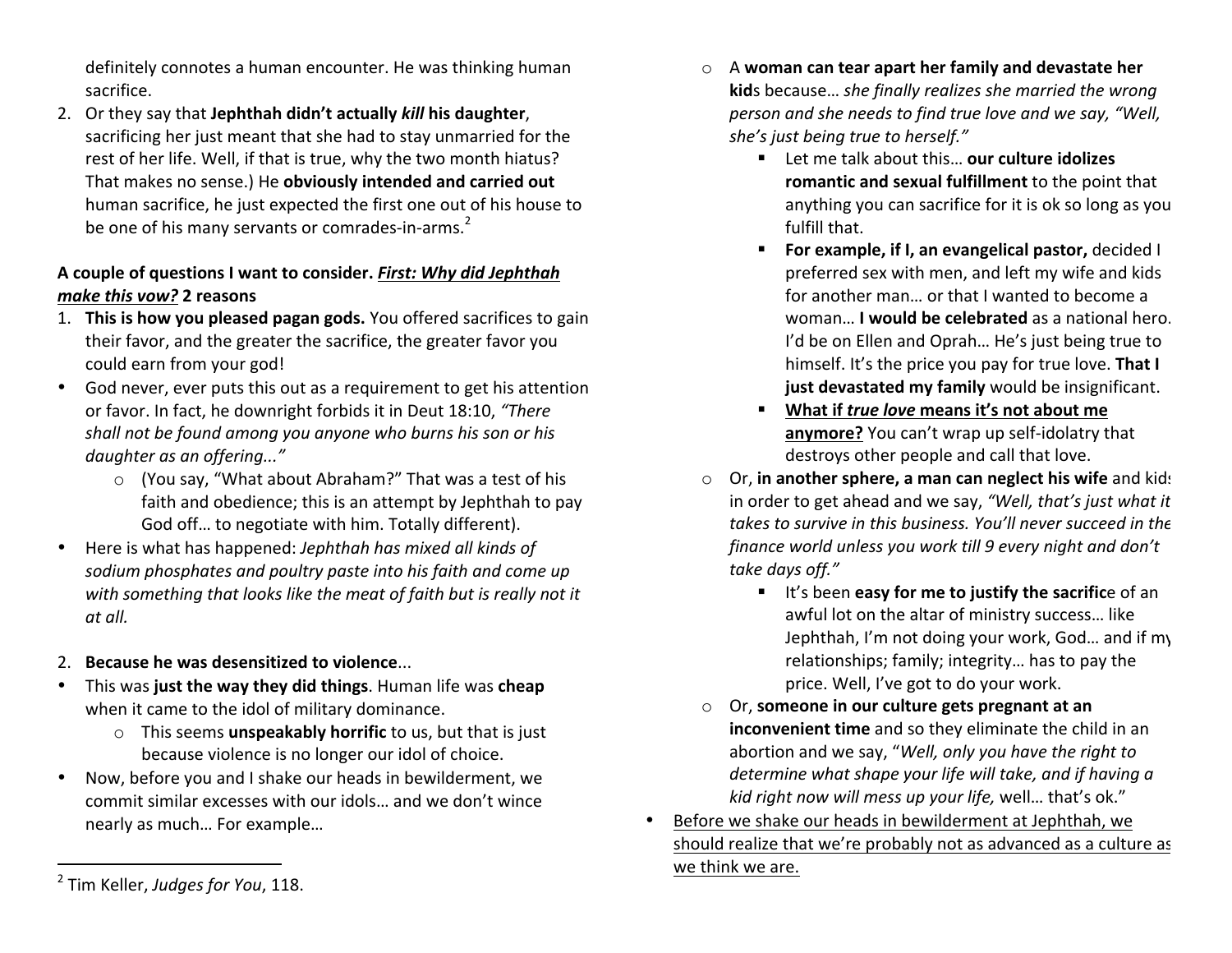$2<sup>nd</sup>$  question: Why did Jephthah keep his vow? Maybe you could excuse him for, in his zeal, saying something stupid... but after he saw *it* was his daughter? For 2 months he sat there and considered it and *then* went through with it...

- He kept it for the exact same reason he made it. He has no concept of the grace of God.
- He felt like he had to earn God's favor, the way you earn a pagan god's favor, by making sacrifices that guarantee it; and now he feels like if he doesn't keep his horrific vow, God will punish him.
- **But God doesn't give victory or favor or salvation** because we earn it... "Not by works of righteousness which we have done, but according to his mercy, he saved us." He **bore in his own body** the price for our peace, by his stripes we are healed.
- Should Jephthah have kept his vow? No! he should have said, "God, you never said you'd give me victory only if I sacrificed something... no, you give your people victory as a gift of grace... So instead of fulfilling this wicked vow in which I thought I could purchase your grace, I repent of making it in the first place; I repent of thinking there was something I could do to earn your favor, and I receive your grace for what it is, a gift!
- This is the gospel: You never have to make promises or sacrifices to God to earn his favor...
- You see, some of you come in here and say.
	- "OK, God, I'll give you this amount of money and then maybe you'll approve." And you throw your lunch money in and hope that buys you a little favor.
	- Or, you sit in here and make vows to God... I will never do this again…
- God's favor is GIFT! It's like the favor I give to my son or daughter. They don't earn it; they just receive it.
- There is only one way to please God. Only one. Faith. Faith in his grace, his lovingkindness toward you.
	- Eph 2:8-9. Not of works... not of your sacrifices!
	- We don't have to negotiate with God.

There is only one deal God will ever make: His righteousness for your absolute surrender.

That is the pure "meat" of the gospel, with no poultry paste or maltodextrin mixed in.

Well, as tragic as this story is already, Jephthah's family troubles are just the beginning.

**12** The men of Ephraim (his own countrymen) were called to arms, and they crossed to Zaphon and said to Jephthah, "Why did you cross over to fight against the Ammonites and did not call us to go with you? We will burn your house over you with fire."

Jephthah, who had tried diplomacy with the Ammonites, isn't going to do that with his own people. He immediately calls his men to arms.

4 Then Jephthah gathered all the men of Gilead and fought with Ephraim.... 5 And the Gileadites captured the fords of the Jordan against the Ephraimites. And when any of the fugitives of Ephraim said, "Let me go over," the men of Gilead said to him, "Are you an Ephraimite?" When he said, "No," 6 they said to him, "Then say Shibboleth," and he said, "Sibboleth," for he could not pronounce it right. 

- Different parts of the Israel spoke with different accents. People from Ephraim couldn't make the Sh sound so saying "Sibboleth" was a sure sign they were from Ephraim.
- (Like us saying, "Say the word, 'Jesus.' If you say it in two syllables we know you are from the city. If you say it in four, Je...sus, we'll know you are from the countryside."

Well, when the person said it wrong... Then they seized him and slaughtered him there at the Jordan River... At that time 42,000 of the Ephraimites fell. *Jephthah killed 42,000 of his fellow countrymen.*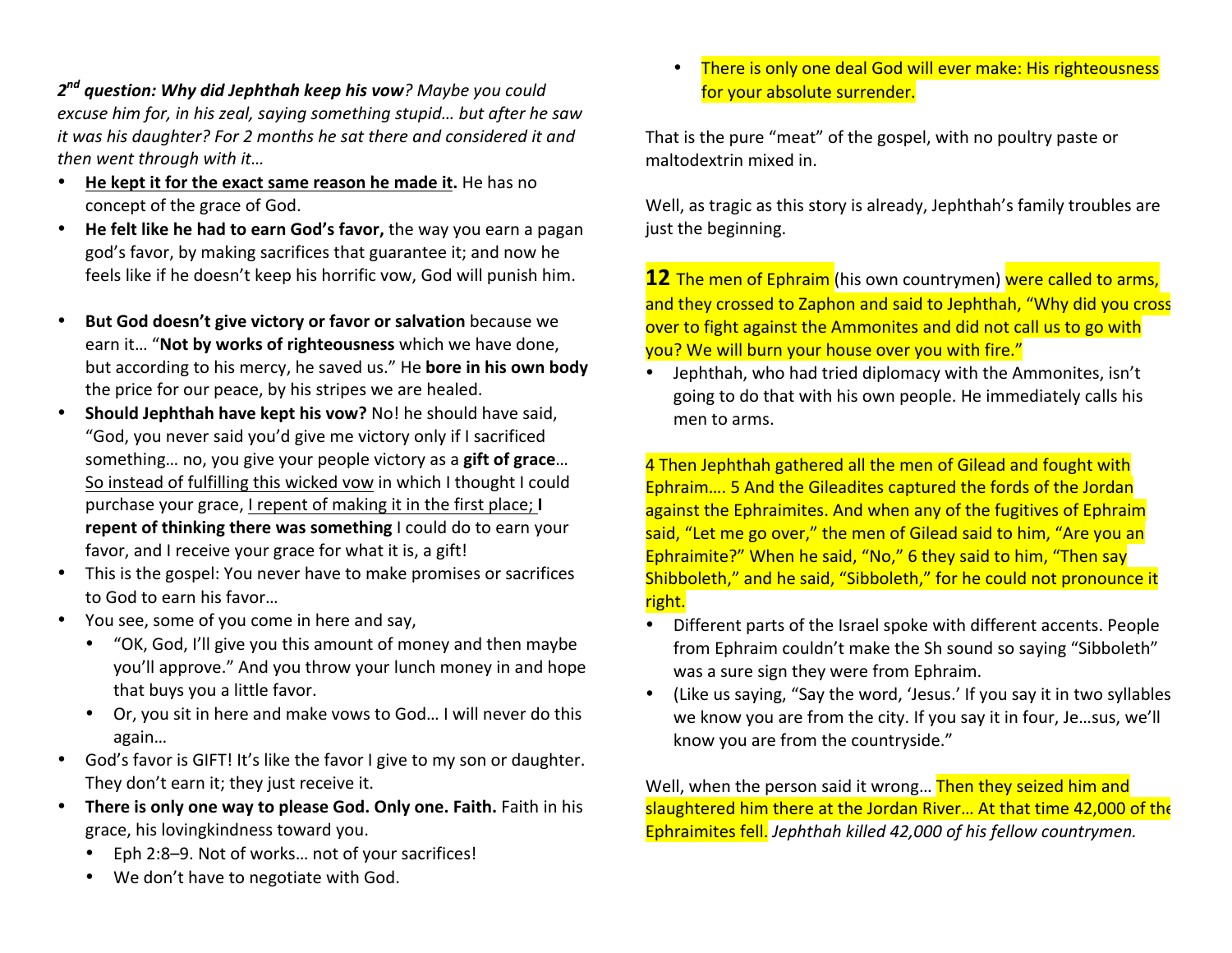7 And Jephthah judged Israel six years. (*Only* six years. They had been oppressed for 18; this is the first time in Judges the deliverance is shorter than the oppression!) Then Jephthah the Gileadite died and was buried in his city in Gilead.

## **4 lessons:**

#### **1.** We are far more influenced by our culture than we realize.<sup>3</sup>

- Jephthah didn't realize it, but a lot of his outlook on God and life were as shaped by the culture he was in as God's word... he ends up with a concoction of faith that was not Christian at all... a hot dog instead of a pure steak... and it ended up hurting a lot of people.
- Where have you done this?
- Christians tend to take different approaches to culture...
	- o **Integrate uncritically**... like Jephthah
	- o Others **reject altogether**: How I grew up... hair/dress/our own movies and music
	- o **Enter, but critically**... affirm what we can; rebuke what we must.
- And in order to do this... you have to know the Word of God more than you know your culture.
	- $\circ$  Jephthah didn't know it, but he was more shaped by the pagan culture around him than he was the teaching of the Word of God... and it cost his daughter and 42,000 Israelites their lives.
	- Not knowing your Bible... not being in small group... has devastating effects... not just for you and your children, but everyone whose lives they will touch.
	- o **Ps 119:105**

 

o Bruce's book, *Every Square Inch*, at Next Steps...

Which leads me to...

# • The impurity of Jephthah's faith cost a lot of people, including his

- daughter, dearly.
- **My wife and I realize:** my idolatry effects you... and my kids

**2. Our idolatry has devastating effects on those around us.** 

- **The idolatries we cherish in this country** have effects as devastating on others as Jephthah's was on his daughter...
	- o Today, **1 of every 3 children grow up** in single parent homes, and only a fraction of those are the result of the death of a parent... most are because one of the parents, or both, decided their desires were more important than what was best for the family
	- $\circ$  In Wake County, there are 23 abortions every day
	- $\circ$  Our appetite for pornography has created a sex industry, where the average age of the girl who enters it is 13 years old.
	- $\circ$  In our country, 30 million, mostly teenagers, have been diagnosed with anorexia or bulimia, which happens, in part, because of how highly we have exalted the idol of a perfect figure<sup>4</sup>
- *I* **say it again:** We are not as sophisticated as we think we are
- Practically: You should be as zealous for God to work in you as **you are for him to work through you.** 
	- $\circ$  You need to ask God to help you see the idolatrous blind spots... and know the word of God! Ps 119:105.
	- $\circ$  Because your idolatry, your blind spots, are going to end up burning those in your own household!
- Yes, I ask God to use me. But just as importantly, I ask God to keep revealing to me where idols have replaced him because the greatest gift I can give you is a heart fully devoted to God.

# **3.** God's grace is a hard thing to grasp.

 

http://datacenter.kidscount.org/data/tables/107-children-in-single-parent-familiesby#detailed/1/any/false/36,868,867,133,38/10,168,9,12,1,13,185/432,431; http://firstchoicenc.org/wpcontent/uploads/2012/12/Talking-Points-and-Statistics-1.pdf; http://firstchoicenc.org/wpcontent/uploads/2012/12/Talking-Points-and-Statistics-1.pdf; http://www.anad.org/getinformation/about-eating-disorders/eating-disorders-statistics/

<sup>&</sup>lt;sup>3</sup> Points 1 and 3 follow Tim Keller, Judges for You.